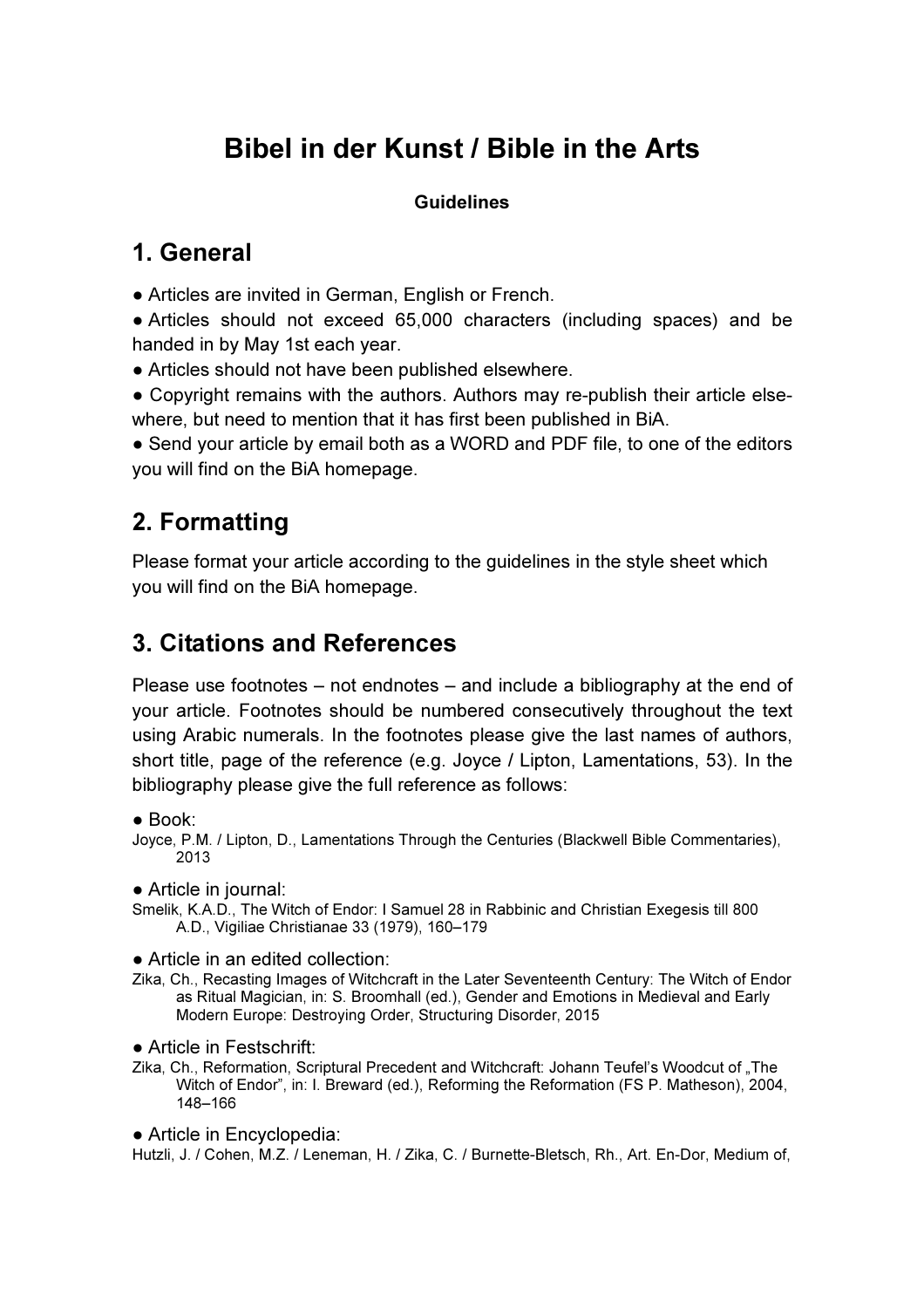in: Encyclopedia of the Bible and its Reception 7 (2013), 872–881

### 4. Images and Graphics

For all illustrations the German Copyright Law (UrhG) applies (as adopted by The German Bible Society, Stuttgart). Authors are required to obtain the rights for all media that are not in public domain. Special attention should be paid to the rights of artists and photographers as well as individuals who may be depicted within photographs. If there is any doubt, please consult one of the editors.

It is legal to use:

• Photographs and images you have created. However, they must not show objects protected by copyright or violate the personal rights of the individuals portrayed;

• Photographs published more than fifty years ago ( $\S$  72 Abs. 3 UrhG);

● Photographs of two-dimensional works of art, if the artist died at least seventy years ago (§ 64 UrhG);

• Photographs of artistic works which are also a creative work of the photographer, if the artist and the photographer died at least seventy years ago (§ 64 UrhG);

• You may use your own photographs of artwork in museums, if the photographing or the publication of the photograph is not prohibited by the museum (otherwise this is considered trespassing the domiciliary right of the museum).

### Please always specify the source of an image and the owner of the copyright! Finally, please ensure that you submit images as separate jpg or png files.

## 5. Biblical names

The spelling of biblical names (people, places, etc.) follows the NRSV.

## 6. Transliteration

Please, use only Latin characters. Other fonts (e.g., Hebrew, Greek) should be transliterated (for special characters always use Unicode):

● Hebrew:

```
', b/v, g, d, h, w, z, ḥ, ṭ, j, k/kh, l, m, n, s, ', p/f, ṣ, q, r, ś, š, t
\overline{a} (å) Qāmæṣ (ḥāṭûf), \overline{a}, ൢ æ, ൢ e, į, ໋o \overline{a}, ̥ ə (mobile), ̥ ă (å), ̥ ă, ួ ä
with mater lectionis: (jod) \vec{e} \hat{i} \hat{\alpha}, (waw) \hat{u} \hat{o}
```
● Greek:

```
a, b, g, d, e, z, ē, th, i, k, l, m, n, x, o, p, r, s, t, y, ph, ch, ps, ō 
ευ / αυ / ου = eu / au / ou.
Jota subscript is written as a jot, Spiritus asper as h; Spiritus lene and accents are
not written.
```